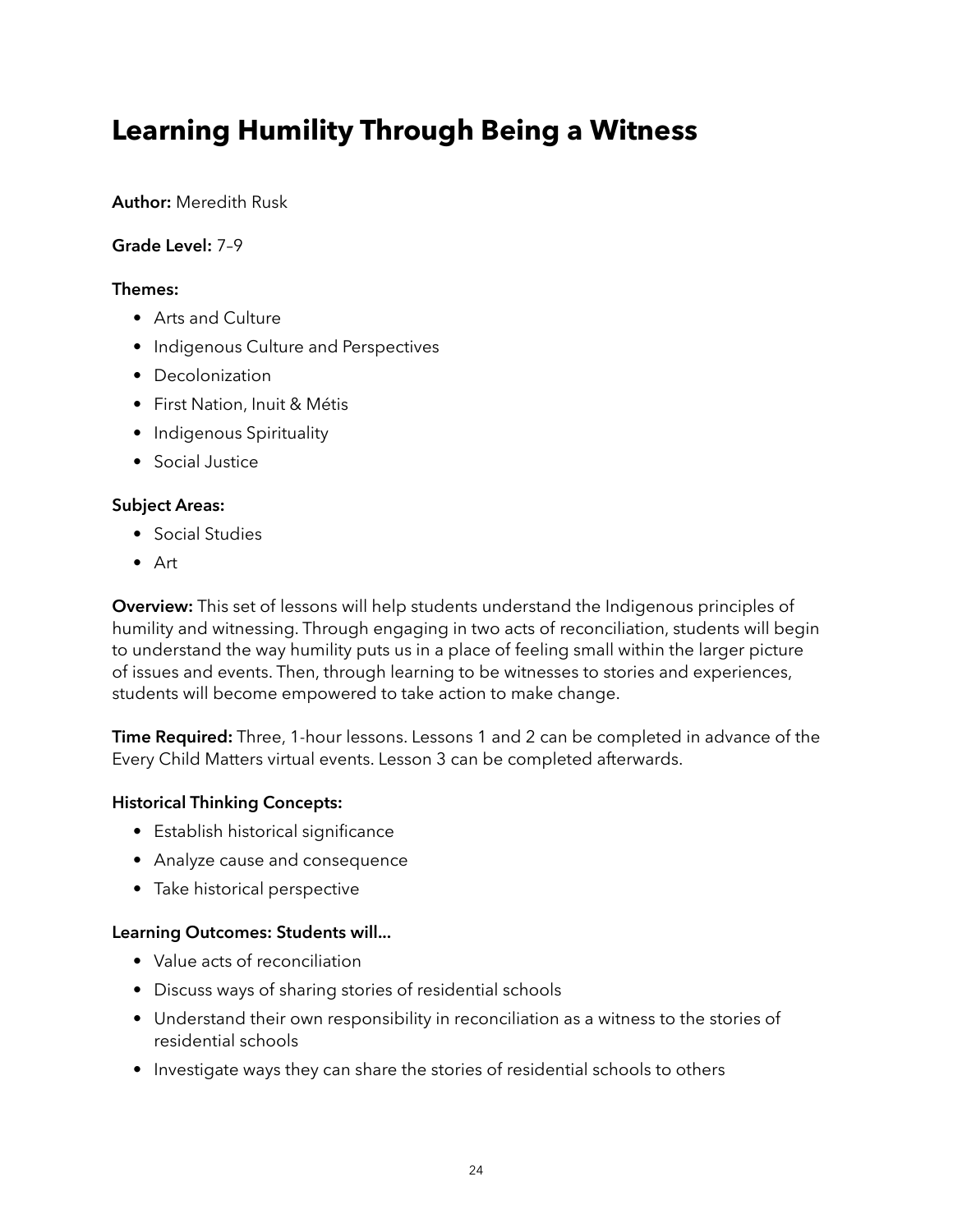### **Background Information:**

Ways of witnessing to Indigenous peoples can vary between each nation. It is generally based on the idea of being responsible to pass on the stories and histories they have witnessed to others so that they are recorded in memory. As students listen to the stories of residential schools, they are witnessing a part of Canada's history and an event that, when fully understood and shared with all Canadians, can bring our country towards reconciliation.

Humility can be a difficult concept to understand. It can be defined as being insignificant or lesser than others. It is often considered the opposite of being proud. Generally, humility is about balance in terms of how we see ourselves in relation to others. We are no better or worse, and in an Indigenous sense this is reflected in relation to all things, including people, animals, plants, or rocks and other minerals. To humble oneself is demonstrating that, although you are an important being, you are no more important than others, or other things of the earth including the water, the lands, and the sky.

When people listen to the stories of residential schools they often "hear" these stories with their ears, their minds, and their hearts. We can be humbled by witnessing these events and when we are in this place of humility, it can bring us to want to do something to make change. Students are important individuals. The value of humility can help them to see themselves in terms of the larger picture, and, through unselfish actions, they can feel better about themselves and come to understand they have the power to make changes for themselves, their families, their schools, their communities, and the country.

These lessons are meant to create this in students so they see themselves as witnesses and look to create action — even in small ways — that will lead their classrooms, schools, and communities towards reconciliation.

## **Lesson Activities**

### **Part 1: The Witness Blanket**

The Witness Blanket, created by artist Carey Newman, is a national monument that reflects the stories of residential schools and reconciliation in Canada. Newman, with the help of others, collected more than 800 pieces from residential school sites, government buildings, churches, and cultural centers across the country, and placed them on large pieces of wood that form a blanket. He chose the idea of the blanket as it represents protection in his Kwakwak'awakw culture. Website: [witnessblanket.ca](http://witnessblanket.ca)

- 1. Have students view the video [If Someone Came and Took Your Child?](https://vimeo.com/132158736)
- 2. Have students [explore the blanket](http://witnessblanket.ca/blanket/)
- 3. Have students think about the following questions:
	- How do you feel as you look at the collective piece?
	- Does it make you feel small in this huge presence of Canadian history?
	- Does this make you want to do something, be helpful in some way, or demonstrate gratitude?
- 4. Have students record their observations in the box at the top of Handout 1.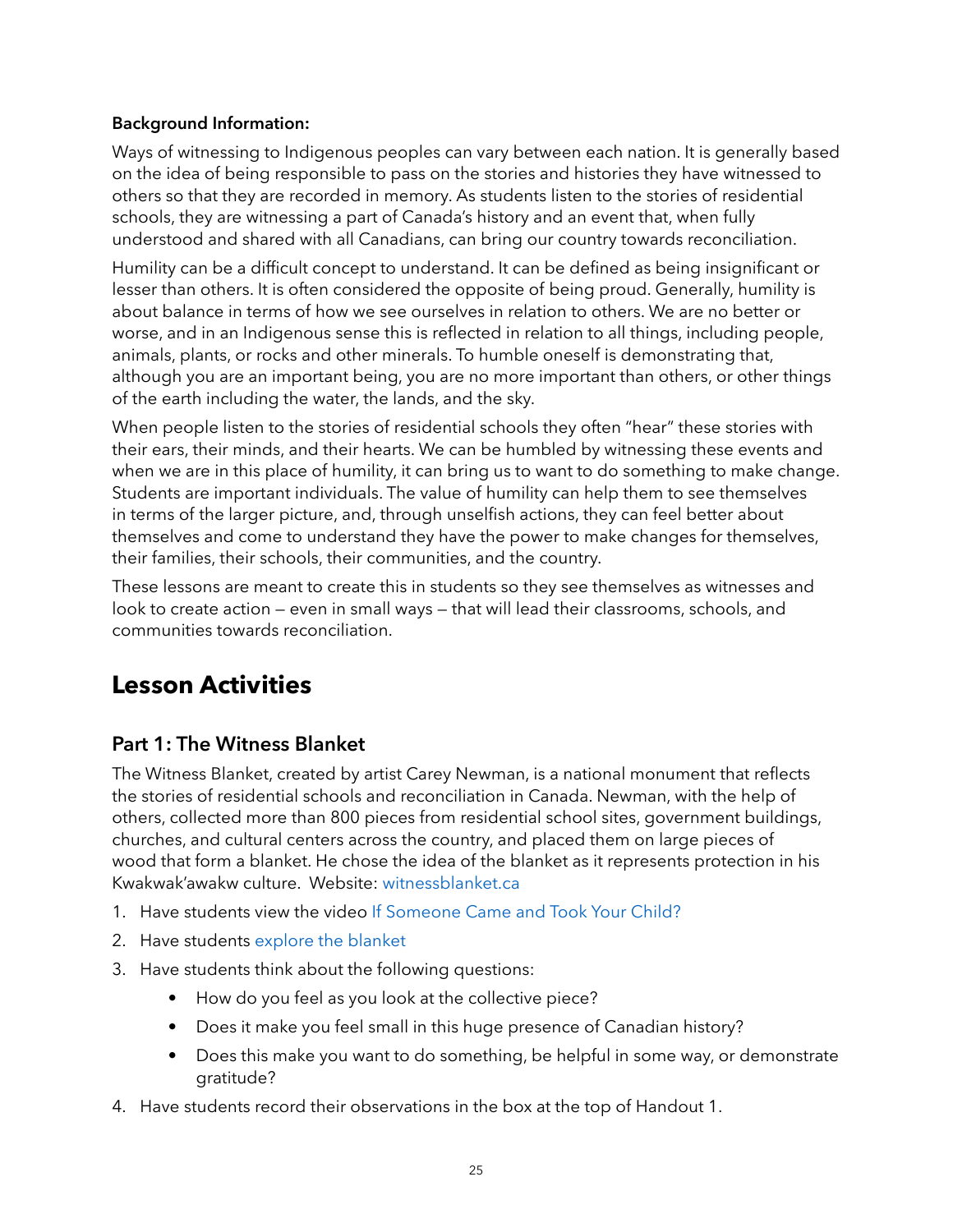- 5. After they have had adequate time (about 15 to 20 minutes) to reflect on this, have them share with others which piece they found most touched on their emotions.
- 6. Explain the terms humility and the way Indigenous people view witnessing. (This will be reviewed at the beginning of the next lesson).

### **Resources**

*Picking Up the Pieces: The Making of the Witness Blanket* (Orca Books, 2019) by Carey Newman and Kirstie Hudson. [E-book and pdf copies are available for sale online](https://www.orcabook.com/Picking-Up-the-Pieces-P4319.aspx)

## **Part 2: The Stained Glass Window**

In 2008, then–Prime Minister Stephen Harper made an official apology to former students and their families for the Canadian government's part in Indian Residential Schools. Four years later the government installed a stained glass window, designed by Métis artist Christi Belcourt, to commemorate the apologies and the legacy of Residential Schools.

- 1. Review the terms humility and witnessing.
- 2. Have students view the video [Remembering the Past: A Window to the Future](https://www.rcaanc-cirnac.gc.ca/eng/1368628725613/1571583423743) (can be downloaded on MP4 format) Note: video mentions sexual abuse at Residential Schools
- 3. Have students fill in the bottom section of Handout 1 as they [read the brochure](https://www.rcaanc-cirnac.gc.ca/eng/1354805080035/1571583169450) on the stained glass window
- 4. Students can discuss their feelings about this piece, then brainstorm some actions they could take that would represent reconciliation (or they can write their answers on Handout 1 and then collect their ideas after).
- 5. They can keep these thoughts and ideas in mind until after the Every Child Matters virtual event on September 30, or determine a plan of action at this time.

Note: There is a [printable colouring book](https://www.rcaanc-cirnac.gc.ca/eng/1415375882354/1534960147355) of the stained glass window that students/classes can reproduce to display in their classes or schools. (To make them appear more transparent, after colouring rub cooking oil on the back of each piece.)

### **Part 3: Becoming a Witness**

After students have participated in the Every Child Matters live event, have them determine how they can witness the stories of residential schools, the Survivors, and their descendants. This may be done as a large group, in small groups, or individually. This can be anything from murals within the schools, painting classroom or school windows, or creating smaller pieces such as tiles. For examples of students' reconciliation work, visit <projectofheart.ca>. You can find more examples of student initiatives under each province in the main navigation menu.

### **Further questions of Inquiry:**

- What other art pieces that represent reconciliation have been created in Canada and what has been their significance?
- What reconciliation actions have been taken through music or dance and how have these projects been promoted?